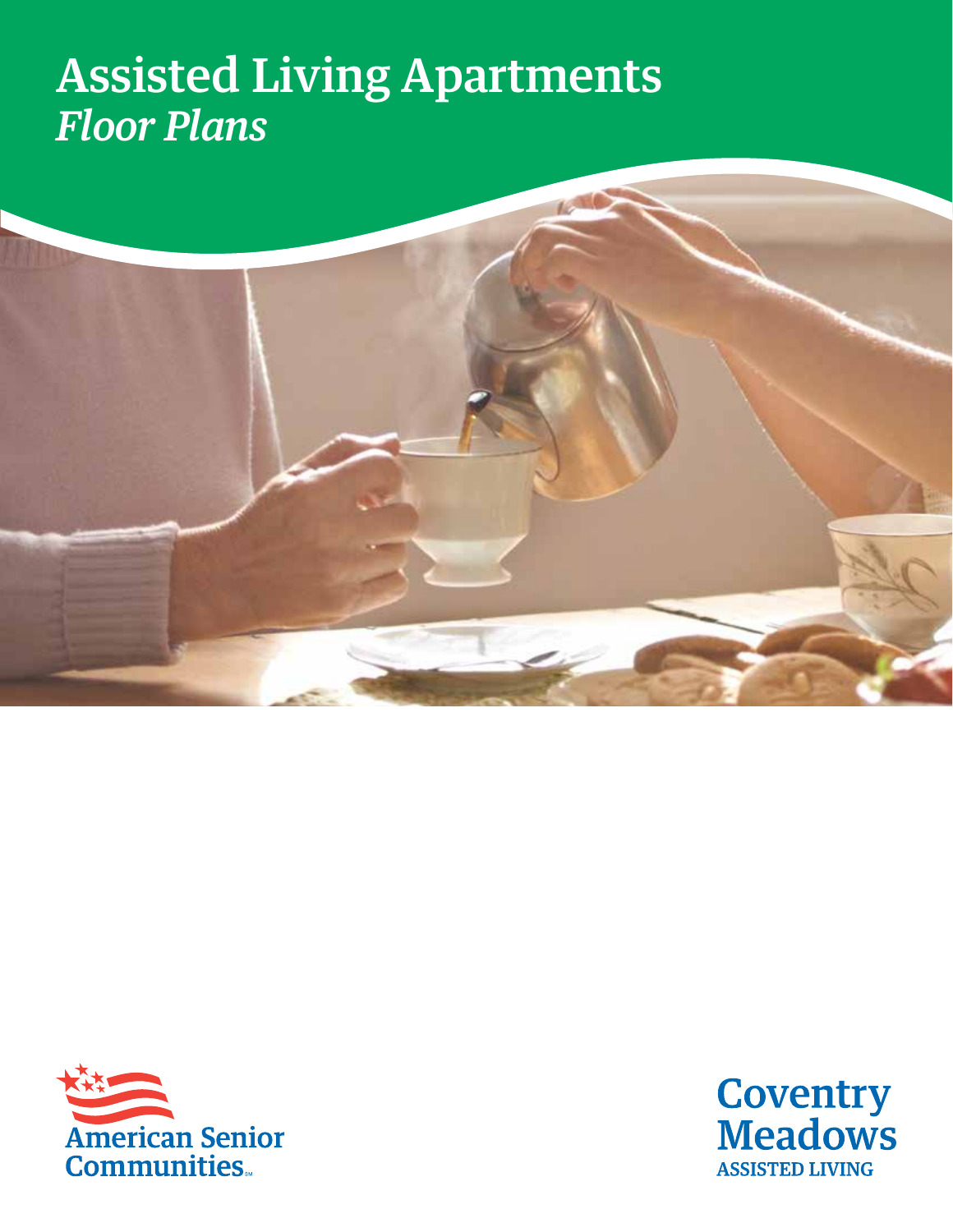

*"Age is an issue of mind over matter. If you don't mind, it doesn't matter."* 

*— Mark Twain*

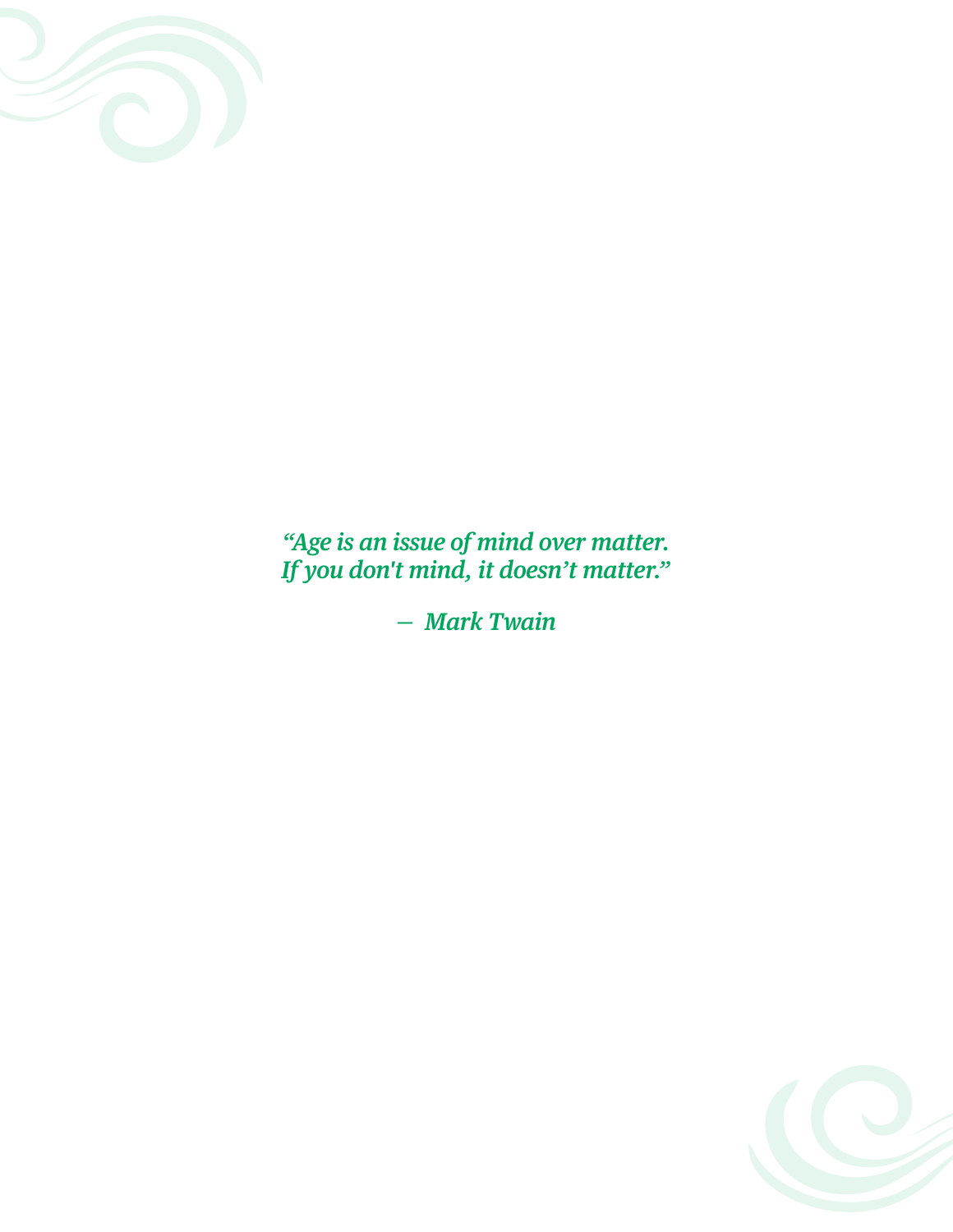Everyone loves freedom…and we kept that in mind when setting up our senior apartments. Even those requiring various levels of supervision and daily support don't lose the freedom of living life on their own terms. Our community offers licensed Assisted Living services that are tailored to meet the needs of each individual. Coventry Meadows offers several floor plans and a wide range of services and amenities for our residents' comfort, safety and convenience.

The monthly rental fee includes the following services and amenities:

- Breakfast, lunch and dinner served restaurant-style in our lovely dining room
- All utilities except phone
- Weekly housekeeping and linen services
- Scheduled transportation to medical appointments plus planned shopping trips and outings
- 24–hour emergency response system
- Wellness clinic
- Social, recreational, spiritual and educational programs
- Private patios or porches available
- Free resident laundry room
- Private dining room available
- Maintenance of residence and grounds
- Sit-down showers with grab bars
- Individually-controlled heating and air conditioning
- Free basic cable television
- New Energy Wellness program

Other affordable services available:

- Beauty and barber shop
- Small pets welcome
- Personal laundry services
- Podiatry services
- Pharmacy delivery service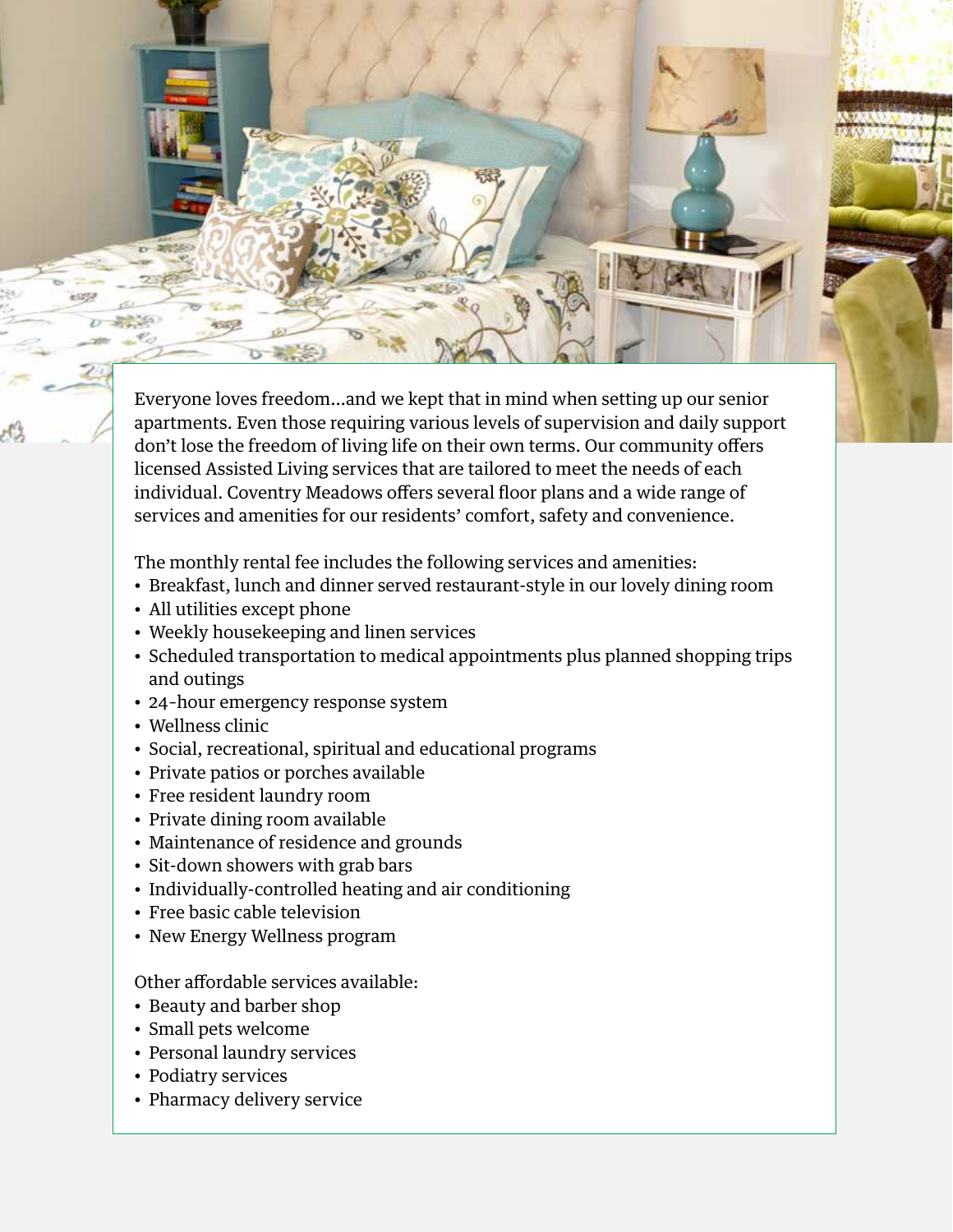



### The Forest Studio Apartment

332 Square Feet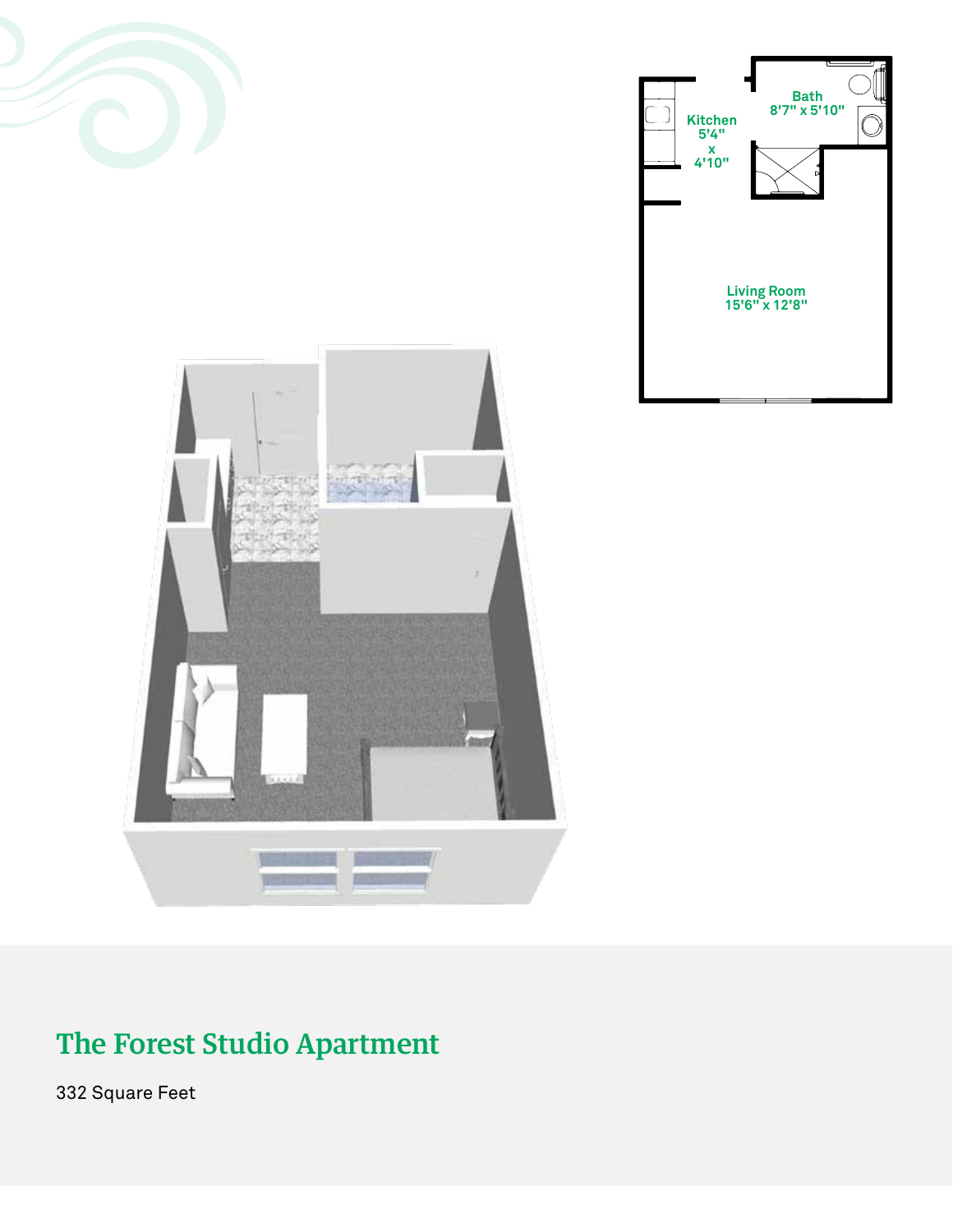





#### The Meadow One Bedroom Apartment

497 Square Feet